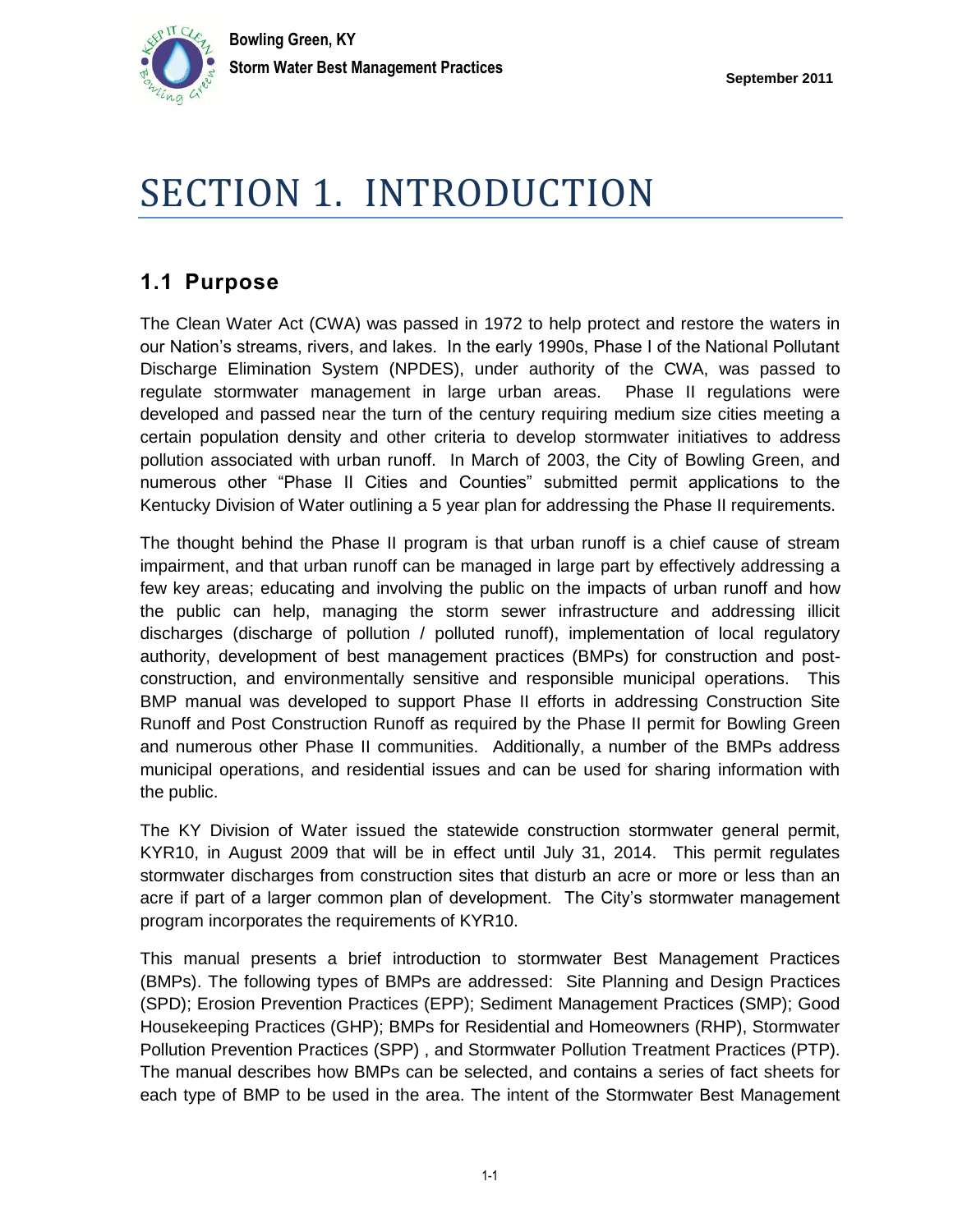

Practices Manual is to provide guidance on BMP selection, design, and implementation to plan submitters, reviewers, construction site operators, and site inspectors. There are also guidance materials for activities at commercial and industrial facilities.

The fact sheets are categorized, focused, and concise so that they may be used as quick references for design, inspection, and maintenance guidance. In this way, the fact sheets are designed to be stand-alone documents that may be distributed to facilitate discussion about design and/or implementation of the management practice. Many of the practices are considered structural practices in that they involve construction. However, several of the BMPs cover non-structural practices where normal activities are performed in a different manner with stormwater quality in mind. An example site design is used throughout the PTP fact sheets to demonstrate their design.

## **1.2 Goals of the Program**

In support of the information provided in City Code Section 21-2 goals of the postconstruction runoff management program are:

- 1. Improve the Quality of Bowling Green and Warren County's water resources by:
	- Implementing of minimum control measure
	- Providing education to citizens
- 2. Provide protection of the short-term and long-term public health, safety, and general welfare by:
	- Providing for regulation and management of Bowling Green's stormwater system, including public and private facilities in Bowling Green service area.
	- Protecting, and preserving stormwater quality and fish and wildlife habitat within Bowling Green.
	- Protecting those downstream from stormwater quality impairment.
- 3. Comply with state and federal stormwater regulations developed pursuant to the Clean Water Act Amendments of 1987 and subsequent amendments.
	- Managing the quality of stormwater discharged to the MS4 by controlling the contribution of pollutants associated with development and redevelopment activity.
	- Controlling stormwater pollution caused by the suspension and transport of soils and other sediments.
	- Facilitating the use of the public and private stormwater management systems that will not result in excessive maintenance costs.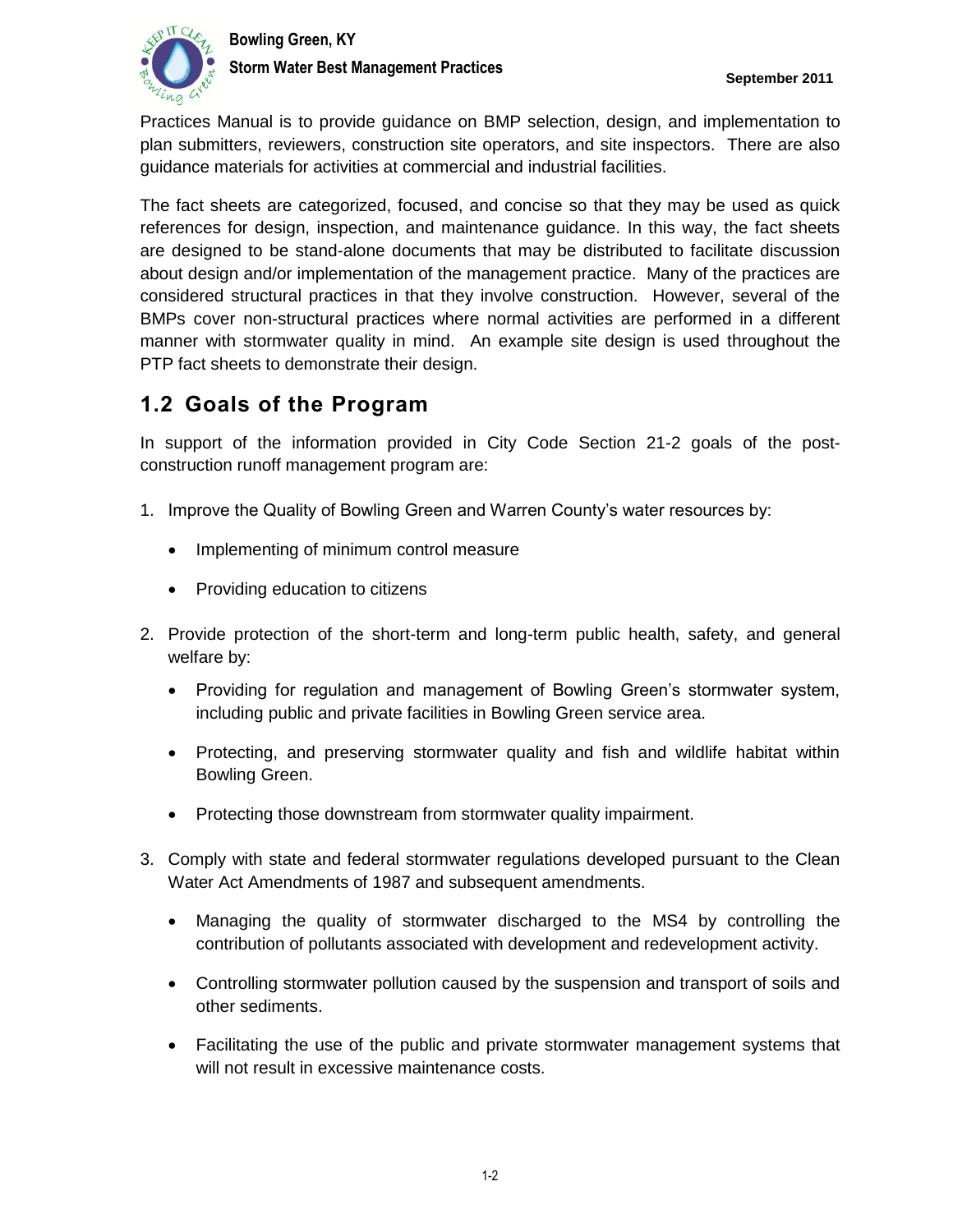



- Encouraging the use of natural and aesthetically-pleasing designs that optimize the preservation of natural areas.
- Guiding the construction of stormwater management facilities by developing comprehensive master plans and guidance that address stormwater quantity and quality.
- 4. Sustain Development of the area in an environmentally conscience manner by:
	- Development of regulation protecting the environment.
	- Providing training and guidance material to the development community.
	- Enforcement of regulations.
- 5. Preserve Natural features in the Bowling Green and Warren County area by:
	- Using environmentally friendly practices.
	- Providing buffering around natural features.
	- Encouraging the preservation of floodplains, floodways and open spaces to protect and benefit the community's quality of life and natural resources.

## **1.3 How to Use This Manual**

This manual is laid out in sections to aid the designer and site manager in finding pertinent information. Section 1 contains requirements, policies, and procedures. Section 2 contains construction site management techniques and tools. Section 3 contains fact sheets, such as the one below, on different BMPs that can be used on construction sites to manage stormwater and reduce pollutant discharges from construction sites and developed properties. The appendices contain design information, examples, inspection report forms, and BMP operation and maintenance guidance for your use.